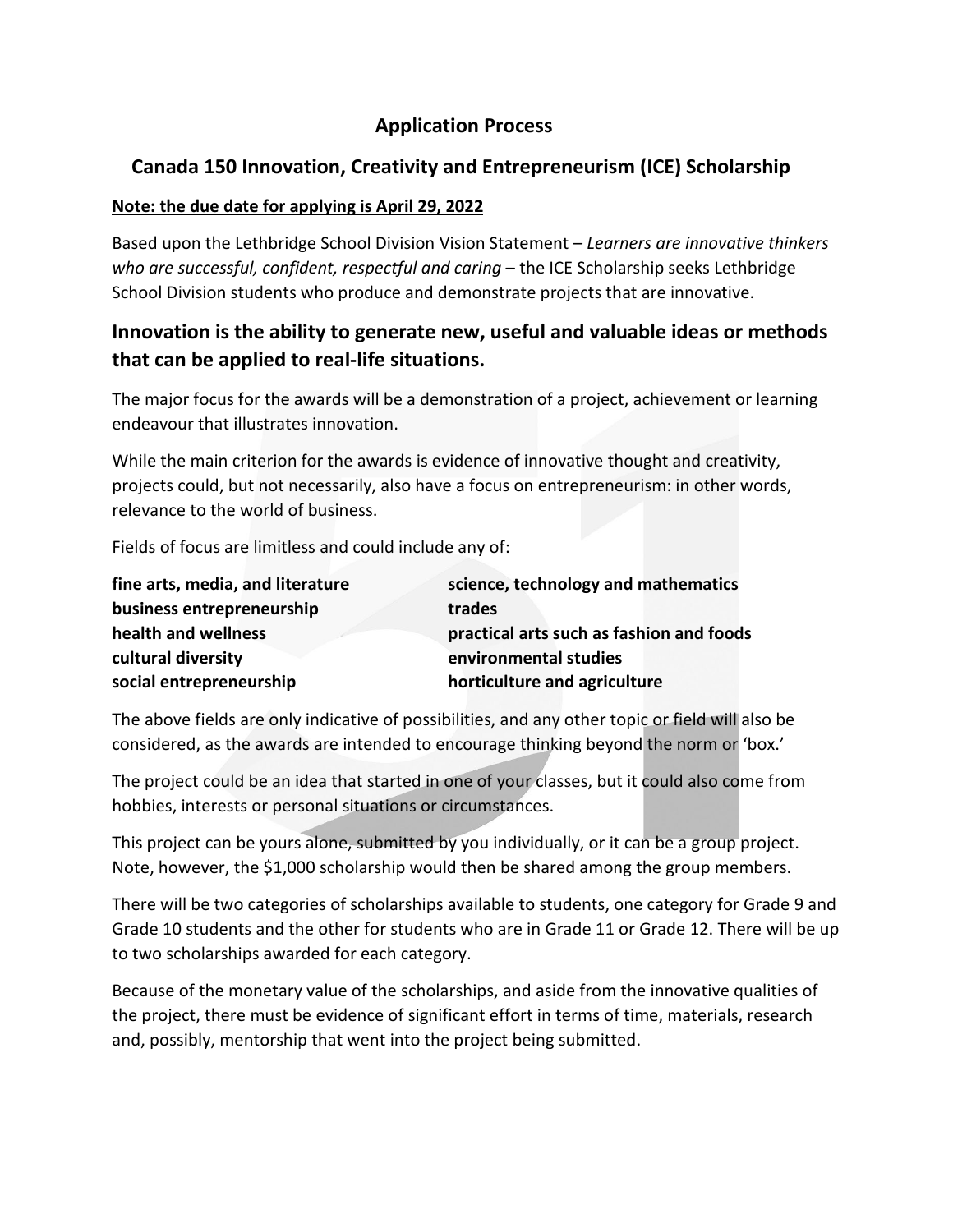### **There are three general possibilities for how you might go about your project:**

- The project could be one you have already completed, in which case you would simply complete the application and submit it before the April 29, 2022 deadline.
- The project could be one which you have begun but not completed, in which case you would complete the project and submit your application, again before April 29.
- The project could be an entirely new one. In this case, you would begin and complete the project for submission prior to the April deadline.

Timelines for choosing winners:

- The application process will begin on February 14, 2022. You will be able to submit your application either directly to the Lethbridge School Division Education Centre at 533 – 15<sup>th</sup> Street South, or online via the Division web page, where scholarship information will be posted on February 14.
- All applications must be submitted on or before April 29, 2022.
- Applications will be initially judged by a Selection Panel in order to develop a list of finalists. Finalists will be notified by May 9, 2022. Initial applications will be judged according to the rubric or chart that is part of the Application Requirement Form.
- Finalists will be invited to present their projects live before the Selection Panel sometime during the month of May, 2022. Those who are selected as finalists will be provided with information about what the presentations should be like or could contain.
- Scholarship winners will be announced before the end of the 2021/2022 school year, and the actual award cheques will be presented on June 28 during the final board meeting of the 2021/2022 school year.

To apply, you must complete the information required on the attached **Application Form**. Note, that in addition to information about you and the project, you will need the signature of an administrator or counsellor from your school. Good luck!